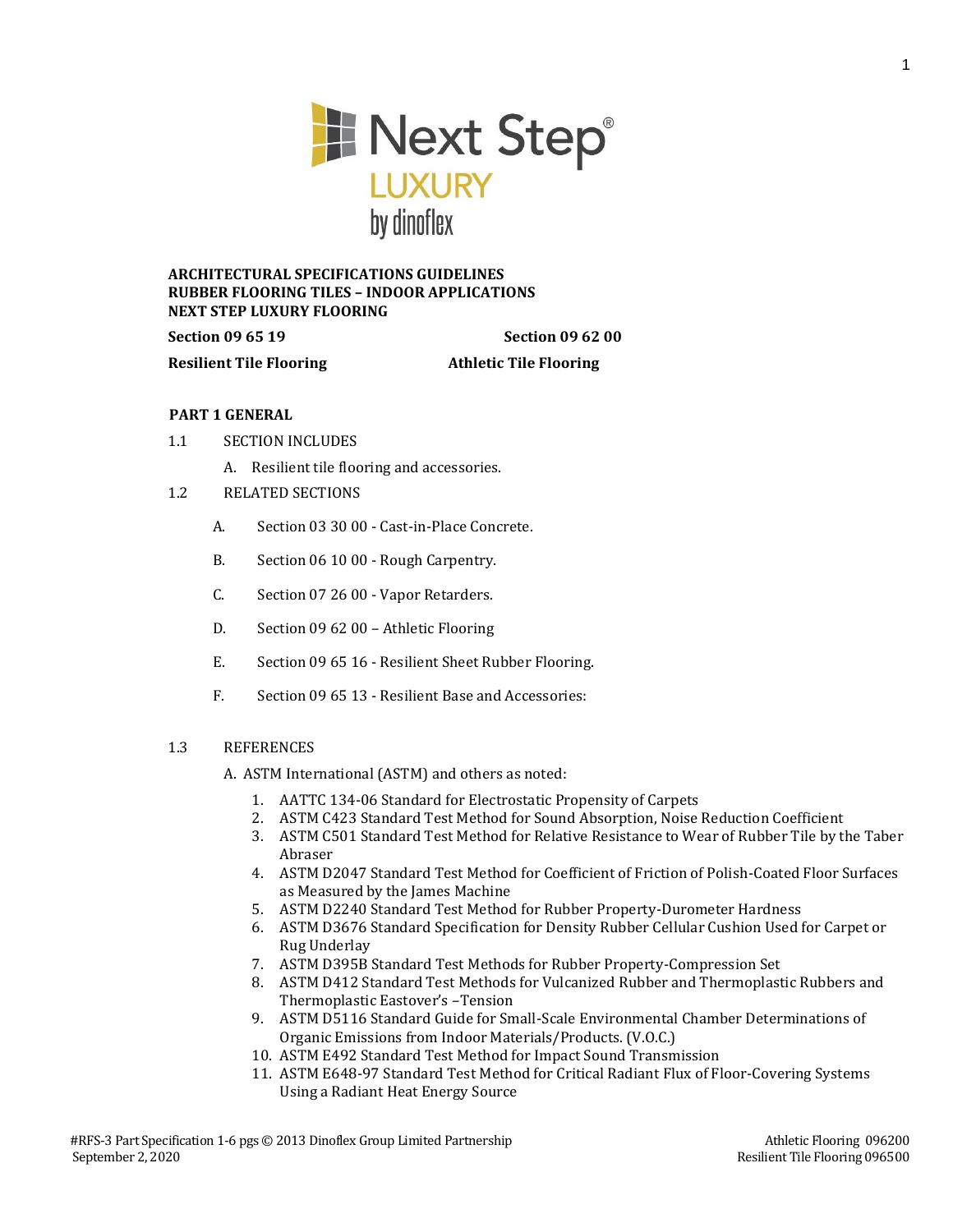- 12. ASTM F137-03 Standard Test Method for Flexibility of Resilient Flooring Materials with Cylindrical Mandrel Apparatus
- 13. ASTM F150 Standard Test Method for Electrical Resistance of Conductive and Static Dissipative Resilient Flooring
- 14. ASTM F1914-98 Standard Test Method for Short-Term Indentation and Residual indentation of Resilient Floor Covering
- 15. ASTM F925-97 Standard Test Method for Resistance to Chemicals of Resilient Flooring
- 16. ASTM F970-87 Standard Test Method for Static Load Limit
- 17. ASTM G21 Standard Practice for Determining Resistance of Synthetic Polymeric Materials to Fungi
- 18. Phillips Roll Chair Test Method for Numeric Rating of Surface Structure
- 19. Federal Standard 101B/NFPA 99 12-4.1.3.8 –Static Decay Test Method 4046
- 20. California Specification 01350 (CHPS Compliant for VOC Emissions) -Emission tests are performed following California Dept. of Health Services Standard Practice for the Testing of Volatile Organic Emissions from Various Sources Using Small-Scale Environmental Chambers, CA/DHS/EHLRB/R-174, 07/15/04 [\(http://www.cal-iaq.org/VOC/Section01350\\_7\\_15\\_2004\\_FINAL\\_PLUS\\_ADDENDUM-2004-](http://www.cal-iaq.org/VOC/Section01350_7_15_2004_FINAL_PLUS_ADDENDUM-2004-01.pdf)

```
01.pdf)
```
### 1.4 SUBMITTALS

A. Submit under provisions of Section 01 30 00 - Administrative Requirements

B. Product Data: Provide detailed data on each product to be used including but not limited to the following information as applicable:

- 1. Preparation instructions and recommendations.
- 2. Storage and handling requirements and recommendations.
- 3. Installation methods.
- 4. Maintenance recommendations.

C. Selection Samples: For each color specified two sets of each type and color of recycled rubber flooring indicating full range of color and pattern variation.

D. Verification Samples: For each finish product specified, two 6" x 6" sets of each type and colors of recycled rubber flooring, indicating color and pattern of actual product, including variations, as proof of application compliance.

- E. Closeout Submittals: Submit three copies of the following:
	- 1. Maintenance and operation data includes methods for maintaining installed products, and precautions against cleaning materials and methods detrimental to finishes and performance. 2. Documentation of warranty specified herein.

F. Flame Spread Certification: Submit manufacturer's certification that resilient flooring furnished for areas indicated to comply with required flame spread rating has been tested and meets or exceeds indicated or required standard.

G. MSDS: Submit manufacturer's Material Safety Data Sheets for specified adhesives/sealers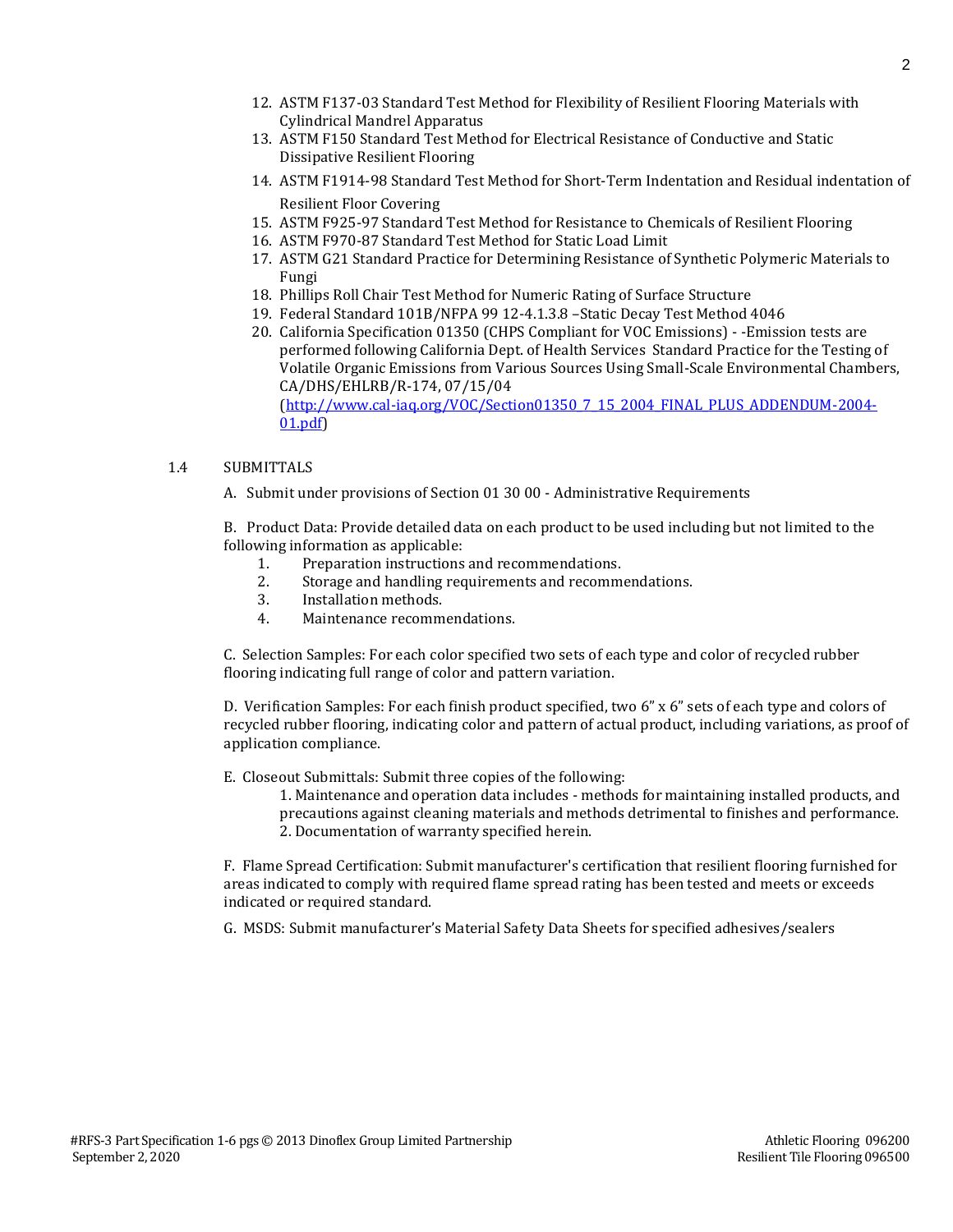#### 1.5 QUALITY ASSURANCE

- A. Installer Qualifications: Minimum two years experience and completed at least three projects of similar magnitude, material and complexity. Upon request, provide project references including contact names and telephone numbers for three projects.
- B. Provide recycled rubber flooring products manufactured by a Canadian firm with a minimum of 20 years experience in the fabrication of such products, and of types equivalent to those specified.

C.Provide recycled rubber flooring products that are FloorScore® certified under the criteria developed by the Resilient Floor Covering Institute (RFCI) and certified by Scientific Certification Systems (SCS), Inc.

D. Provide products with a minimum of 5 Year Limited Manufacturer's Warranty

#### 1.6 DELIVERY, STORAGE & PROTECTION

- A. Delivery: Deliver materials in manufacturer's original, unopened, undamaged wrapping and/or containers with identification labels intact clearly marking edge type, thickness, percentage of speckle and shade of color(s).
- B. Inspection: Inspect all deliveries to ensure undamaged goods, and for accurate product type for thickness, edge type, color and speckle. Contact manufacturer immediately if product is damaged or inconsistent with order specifications.
- C. Storage and Protection: Carefully handle all materials and store protected from exposure to harmful weather and at temperature conditions recommended by the manufacturer. Remove pallet banding if long term storage is required, but leave other packaging intact until acclimation is to be started.
- D. Flooring material and adhesive (if required) shall be acclimated to the installation area for a minimum of 24 hours prior to installation. See manufacturer's installation guidelines for details on proper acclimation procedures. Longer acclimation may be required if product has been stored for extended time periods.

### 1.7 PROJECT CONDITIONS

- A. Environmental Requirements/Conditions: In accordance with manufacturer's recommendations. Areas to receive flooring shall be clean, level, dry, fully enclosed, weather tight with the permanent HVAC set at a uniform temperature of at least Maintain 68F/20C degrees and less than 85F/30C continuously prior to, during and after installation, but for not less than 48 hours prior to and during, and for not less than 48 hours after installation. The flooring material shall be conditioned in the same manner prior to installation.
- B. Close spaces to traffic during rubber flooring installation and for a period of time after installation as recommended in writing by the manufacturer.
- C. Install rubber flooring materials and accessories after all other finishing operations, including painting, have been completed.
- D. Where demountable partitions and other items are indicated for installation on top of sheet resilient flooring material, install flooring material before these items are to be installed.
- E. Concrete substrates should not exceed 80 percent RH and/or 5 lbs. X 24 hrs. X 1000 sf. moisture vapor emissions rate tested in accordance to ASTM F 2170 and ASTM F 1869.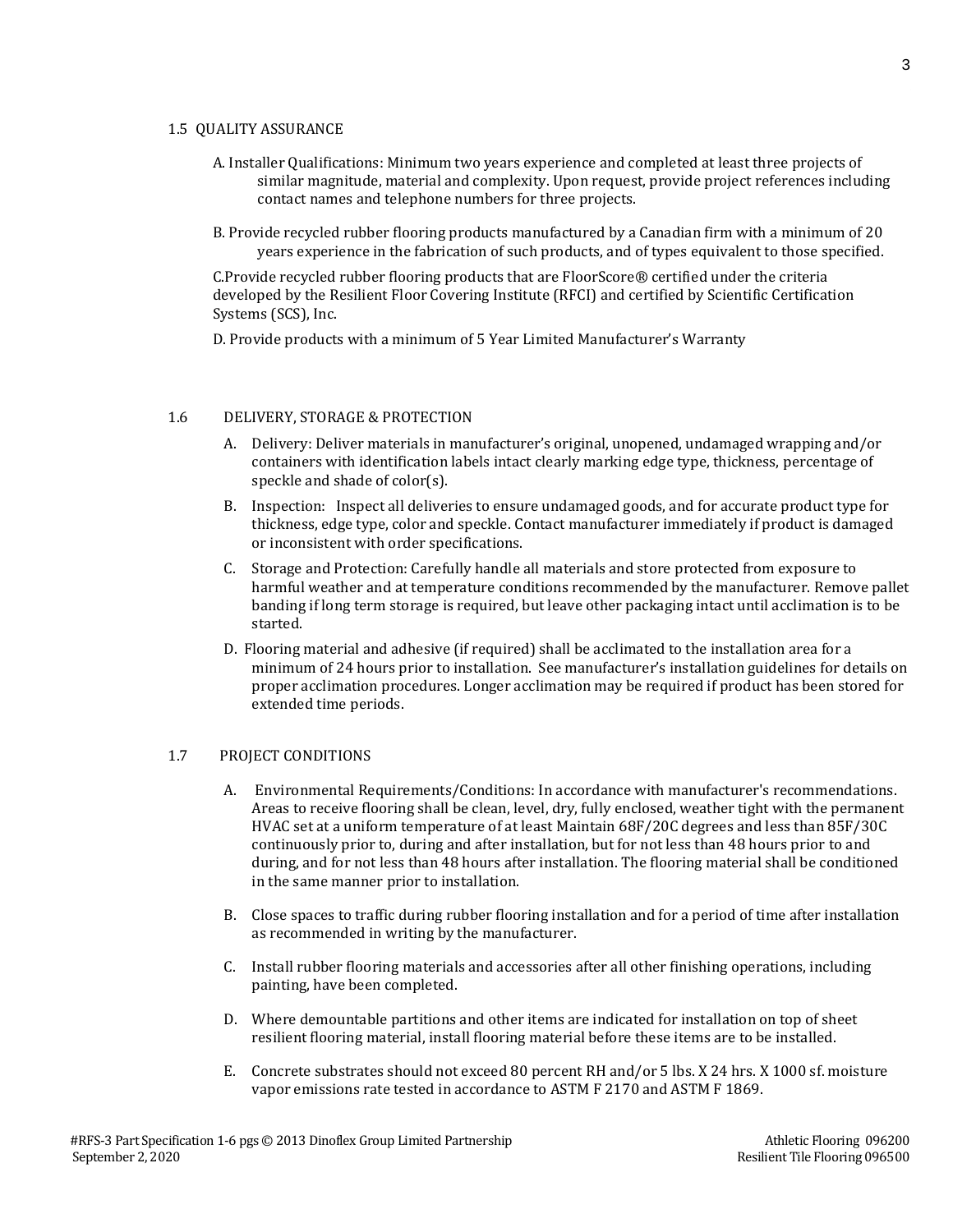### 1.8 WARRANTY

A. Warranty Period: Manufacturer's standard 5 Year Warranty against manufacturing defects.

#### 1.9 EXTRA MATERIALS

A. Deliver to owner extra material of each tile type and color in the same manufactured lot, in quantities not less than 2% of total area installed for each product. Delivery, storage and protection of extra materials shall comply with manufacturers standard requirements.

# **PART 2 PRODUCTS**

#### 2.1 MANUFACTURERS

- A. Acceptable Manufacturer: Dinoflex Group LP which is located at 5590-46<sup>th</sup> Avenue SE, Salmon Arm, BC Canada; Toll Free Tel: 1-877-713-1899; Fax: 1- 800-305-2109. Email: [info@dinoflex.com.;](mailto:info@dinoflex.com) Web: [www.dinoflex.com.](http://www.dinoflex.com/)
- B. Substitutions not permitted.
- C. Requests for equals will be considered in accordance with provisions of Section 01 60 00 Product **Requirements**

#### 2.2 RESILIENT/RECYCLED RUBBER FLOORING TILES

- A. Material shall be a non-vulcanized, laminated tile product with homogeneous color top layer, composed of post-consumer recycled SBR (styrene butadiene rubber) combined with low odour EPDM (ethylene propylene diene monomer) rubber granules, bound with a proprietary slow-cured MDI water-based polymer. (Essential for superior elasticity and long term durability.) Backing layer composed of post-consumer recycled SBR (styrene butadiene rubber) bound with a proprietary slow-cured MDI water-based polymer. Layers to be laminated together with PUR Hotmelt adhesive.
- B. All tiles shall be produced in block form (not cut from rolled material) sliced and precision cut using computerized numerically controlled (CNC) water-based equipment. Thickness tolerance is a maximum of  $+/-$  0.5mm.
- C. All Recycled Rubber Tiles shall be FloorScore(R) certified under the criteria developed by the Resilient Floor Covering Institute (RFCI) and certified by Scientific Certification Systems (SCS), Inc. Registration # SCS-FS-02144. (Dinoflex Group LP)
- D. Edge finish and product size shall be *(Enter specified selection)*
	- 1. Square (38" x 38")
	- 2. Interlocking (37" x 37")
	- 3. Custom Cut size to be specified
- E. Thickness shall be *(Enter specified selection)*
	- 1. Choose from: 8mm  $(4+4)$  12mm  $(4+8)$  (minimum 4 mm color top layer)
- F. Color(s) of topping speckle shall be *(Enter specified selection)*
	- 1. Choose from manufacturers list of colors
- G. Percentage of EPDM color speckle shall be *(Enter specified selection, if custom color)*
- H. Physical properties shall conform to the requirements of the following minimum criteria: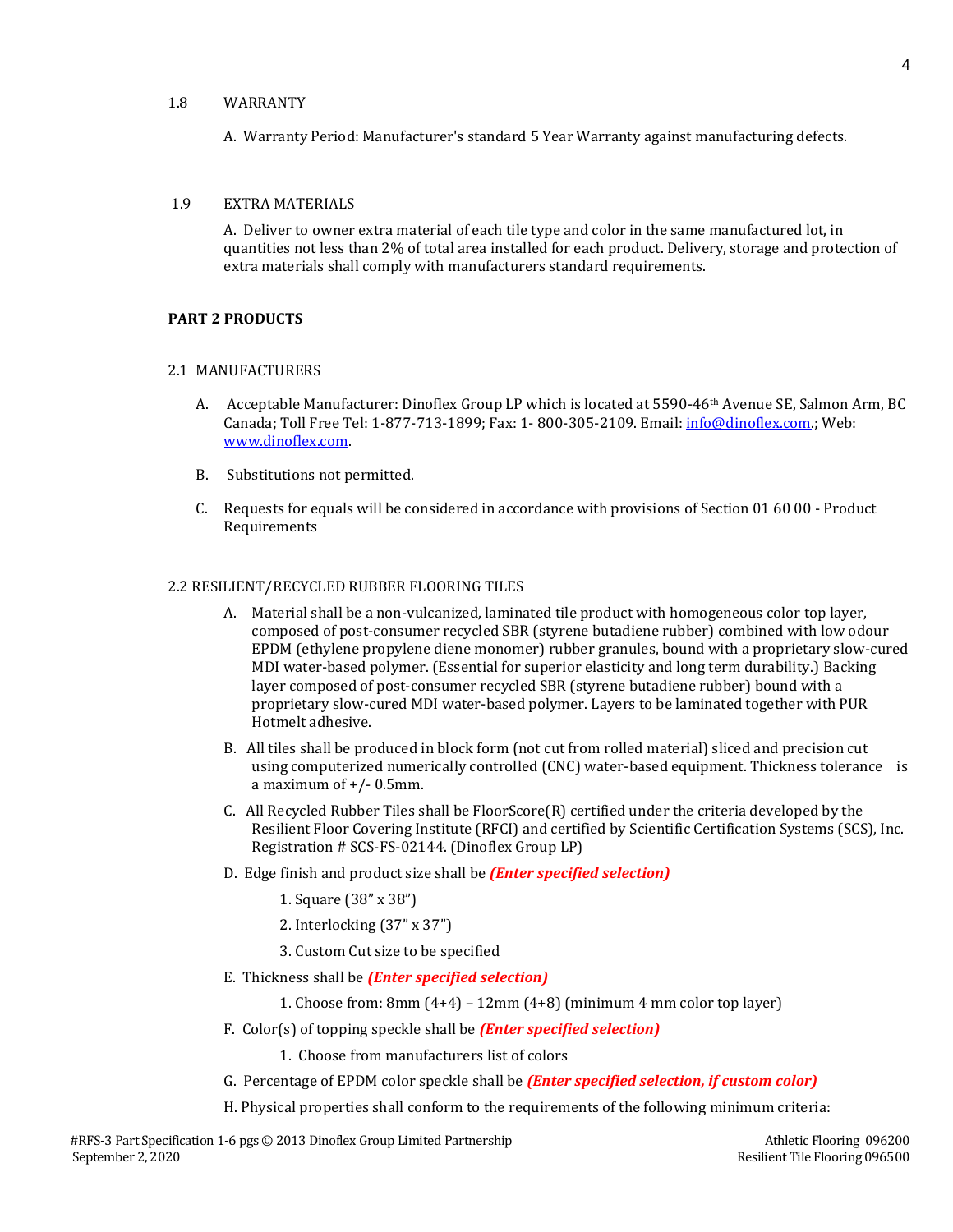## **A) STANDARD COLORS: 50%+ EPDM, EVOLUTION, GRANITE FLEX, GRANITE FLEX "PLUS", STONE LINE, ELITE and NATURE'S COLLECTION.**

| <b>TEST PROCEDURE</b>      | <b>DESCRIPTION</b>                                              | <b>ACHIEVED VALUES</b><br>(Subject to nominal variation) |
|----------------------------|-----------------------------------------------------------------|----------------------------------------------------------|
| ASTM C501                  | Taber Abrasion (H-22)                                           | $0.1g$ wt. Loss                                          |
| ASTM D2047                 | <b>Static Coefficient of Friction</b><br>(James Machine method) | Dry .85, Wet 1.01                                        |
| ASTM D2240                 | Hardness Shore A Durometer                                      | 70 Indentation hardness                                  |
| ASTM D3676                 | <b>Density Foam Test Summary</b>                                | $66$ lbs/cu. ft.                                         |
| ASTM D395B                 | <b>Compression Set Under Force</b>                              | 96.3% recovered                                          |
| ASTM D412                  | <b>Tensile Strength</b>                                         | 290.2 lbs/sq. in.                                        |
| ASTM E492                  | <b>Impact Sound Transmission</b>                                | 8 mm IIC 59                                              |
| ASTM E648                  | Critical Radiant Flux                                           | Call Dinoflex for results                                |
| ASTM F137                  | Flexibility                                                     | 6mm Mandrel PASSES                                       |
| <b>ASTM F150 (NFPA 99)</b> | Electrical Resistance - Burroughs                               |                                                          |
|                            | Surface to Surface<br>Surface to Ground                         | 3.9x1011 ohms average<br>1.9x1011 ohms average           |
| ASTM F970-87               | Static Load                                                     | .030 inch (7.3%) residual<br>Compression                 |
| ASTM G21                   | Mold Growth on Surface                                          | No Mildew after 28 days                                  |
| CA 01350                   | VOC Emissions - Section 01350                                   | Pass                                                     |

Copies of test reports and additional product information are available upon request

### 2.3 ACCESSORIES

### A. ADHESIVES and SEALERS *(Use this section for square cut edge finish)*

Provide adhesives according to manufacturer's recommendations and installation guidelines for specific substrate, and use only one of the following adhesives approved by the manufacturer:

1. DinoGrip Adhesive, one-component urethane, volatile organic compound (VOC) compliant.

2. Chemrex CX-941 Adhesive, one-component urethane, volatile organic compound (VOC) compliant.

- 3. Bostik Green Fusion Adhesive, one-component urethane, volatile organic compound (VOC) compliant.
- 4. DinoCoat Recycled Rubber Floor Treatment, volatile organic compound (VOC) compliant.
- B. Portland based cementitious base leveler. Gypsum based not acceptable.

#### **PART 3 EXECUTION**

3.1 EXAMINATION

A. Inspect floor to be installed immediately upon arriving at job site; perform a moisture test.

B. Do not begin installation until substrates have been properly prepared.

C. If substrate preparation is the responsibility of another installer, notify Architect of unsatisfactory preparation before proceeding.

D. The installation of the rubber flooring shall not begin until the work of all other trades has been completed, particularly wet and overhead trades; sheet rock work, sanding and painting.